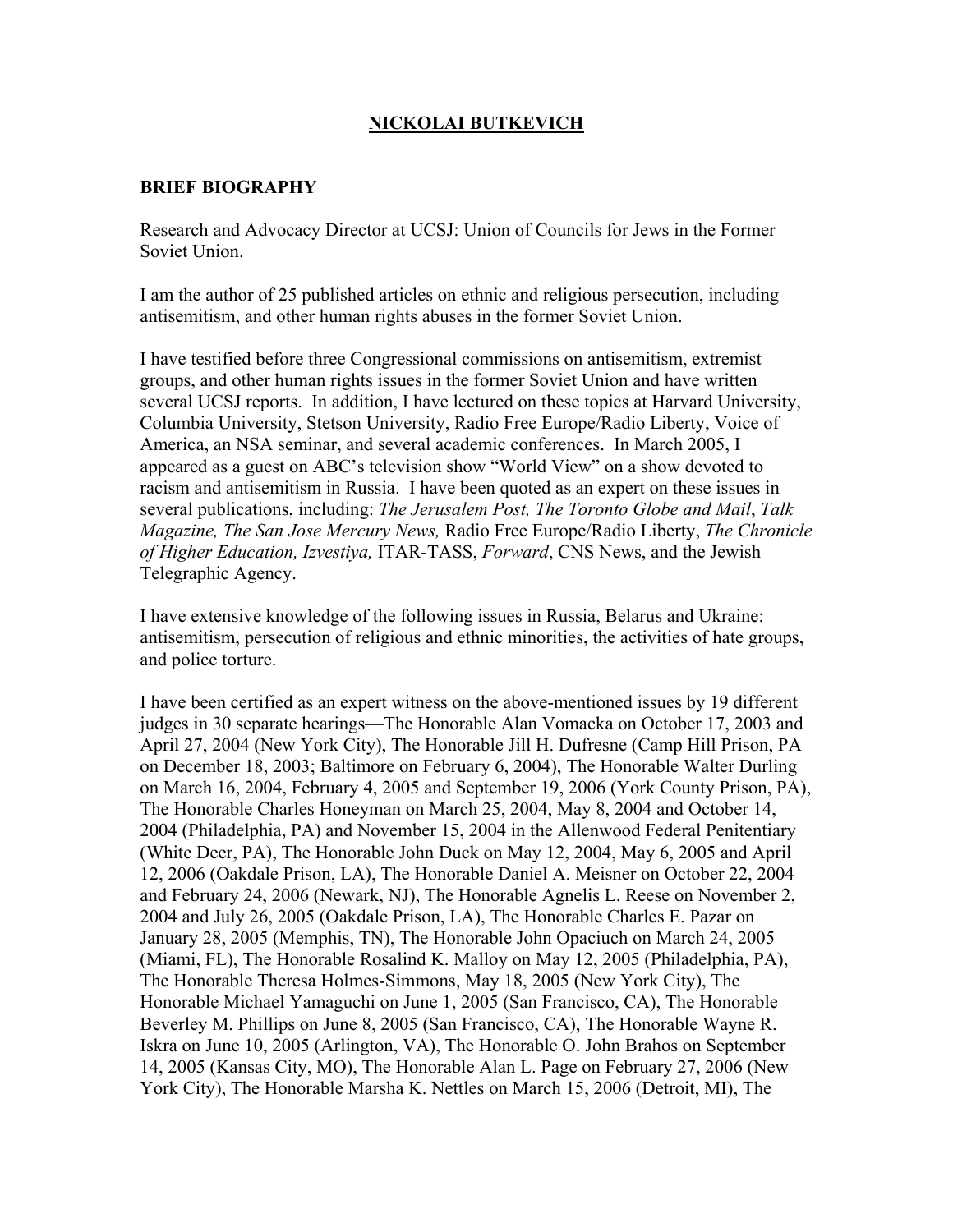Honorable James A. Nugent on April 3, 2006 (Oakdale Prison, LA), The Honorable Gabriel C. Videla on August 21, 2006 (New York City), and The Honorable Vivienne Gordon-Uruakpa on November 1, 2006 (New York City).

CONTACT INFORMATION: HYPERLINK "mailto:nbutkevich@ucsj.com"  $n$ butkevich $@$ ucsj.com; (202) 237-8262 x107.

## **EDUCATION**

I received an MA in Central European, Eurasian, Russian and East European Studies from Georgetown University in 1998, and a BA in History from Mary Washington College in 1994.

## **PUBLICATIONS**

Book review of Nathan D. Larson's *Aleksandr Solzhenitsyn and the Modern Russo-Jewish Question* . *Electronic Newsletter of the ECPR-SG on Extremism & Democracy.* Volume 7, No. 3, Fall 2006.

"Soft Crackdown by the Kremlin." Letter to the Editor. *Washington Post*. October 27, 2006.

"Russia: The Cruelest Month." *Transitions*. May 4, 2006.

"Moscow Makes a Mockery of Hate Speech Laws." *Forward*. March 31, 2006.

"Motherland Shows Its True Colors." *Transitions*. February 3, 2006.

"Learning the Hard Way." *The Moscow Times*. November 15, 2005.

"Getting Away With Hate." *The Moscow Times*. September 26, 2005.

"Getting Beyond Images." *The Jerusalem Post*. April 27, 2005.

"Banging (Skin) Heads." *Transitions*. March 25, 2005.

**"**Hate Unleashed." *Transitions*. November 4, 2004.

"Jews: Open Season." *Transitions*. September 3, 2004.

"Statistics Show Russia's Anti-Extremism Efforts Biased, Ineffective." *Radio Free Europe/Radio Liberty Newsline*. August 19, 2004.

"A Potemkin War on Extremism." *Transitions*. July 16, 2004.

"Giving Peace No Chance." *Transitions*. August 14, 2003.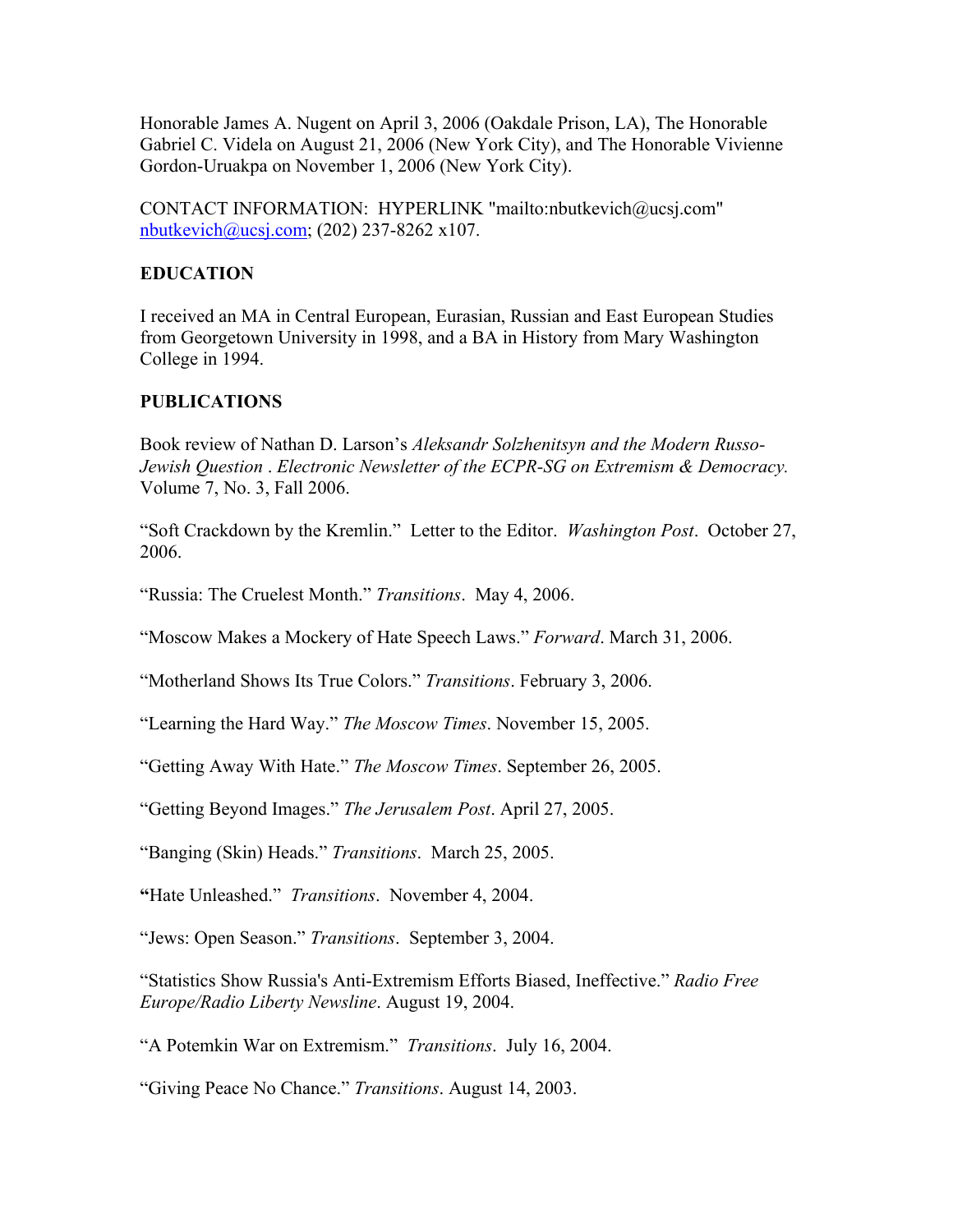"Minorities at Risk in Russia." *The Institute for the Study of Genocide Newsletter*, #30. Spring 2003.

"Anti-Semitism in Israel." Letter to the Editor. *Washington Times*. November 23, 2002.

"Russian Authorities Start to Crack Down on Illegal Hate Publications." *Radio Free Europe/Radio Liberty: Media Matters*. September 6, 2002.

"The New Face of State-sponsored Anti-Semitism in Russia." *East European Jewish Affairs*. Volume 32, Number 1, Summer 2002, pgs. 139-148.

"Rash of Attacks." *Transitions*. November 8, 2001

"Unraveling the Mystery of the Tashkent Bombings: Theories and Implications." *Demokratizatsiya*. Volume 8, Number 4, Fall 2000. Co-authored with Abdumannob Polat.

"Putin Flirts with Extremists." *Transitions*. September 25, 2000.

"The Nikitin Case: A Turning Point for Human Rights in Russia?" *Human Rights Tribune*. September 2000.

"Out of Pocket Parliaments." *Transitions*. July 24, 2000. Co-authored with Abdumannob Polat.

"A Dangerous Decree." *Forward*. June 2, 2000.

"Antisemitism in Russian Politics." Letter to the Editor, *Washington Post*. April 10, 2000.

"One Flew Over Putin's Nest." *Transitions*. March 8, 2000.

"Russian Vigilantes." Letter to the Editor, *New York Times*. March 7, 2000.

"Jews of Dagestan Terrorized by Crisis in Caucasus." *Heritage South-West Jewish Press*. January 7, 2000. Co-authored with Marillyn Tallman.

#### **PRESENTATIONS/MEDIA APPEARANCES**

Presentation at an Amnesty International event at Boston University entitled "Dashed Hopes: Human Rights in the Former Soviet Union," December 10, 2006.

Lecture at Harvard University's Davis Center of Russian and Eurasian Studies on October 16, 2006.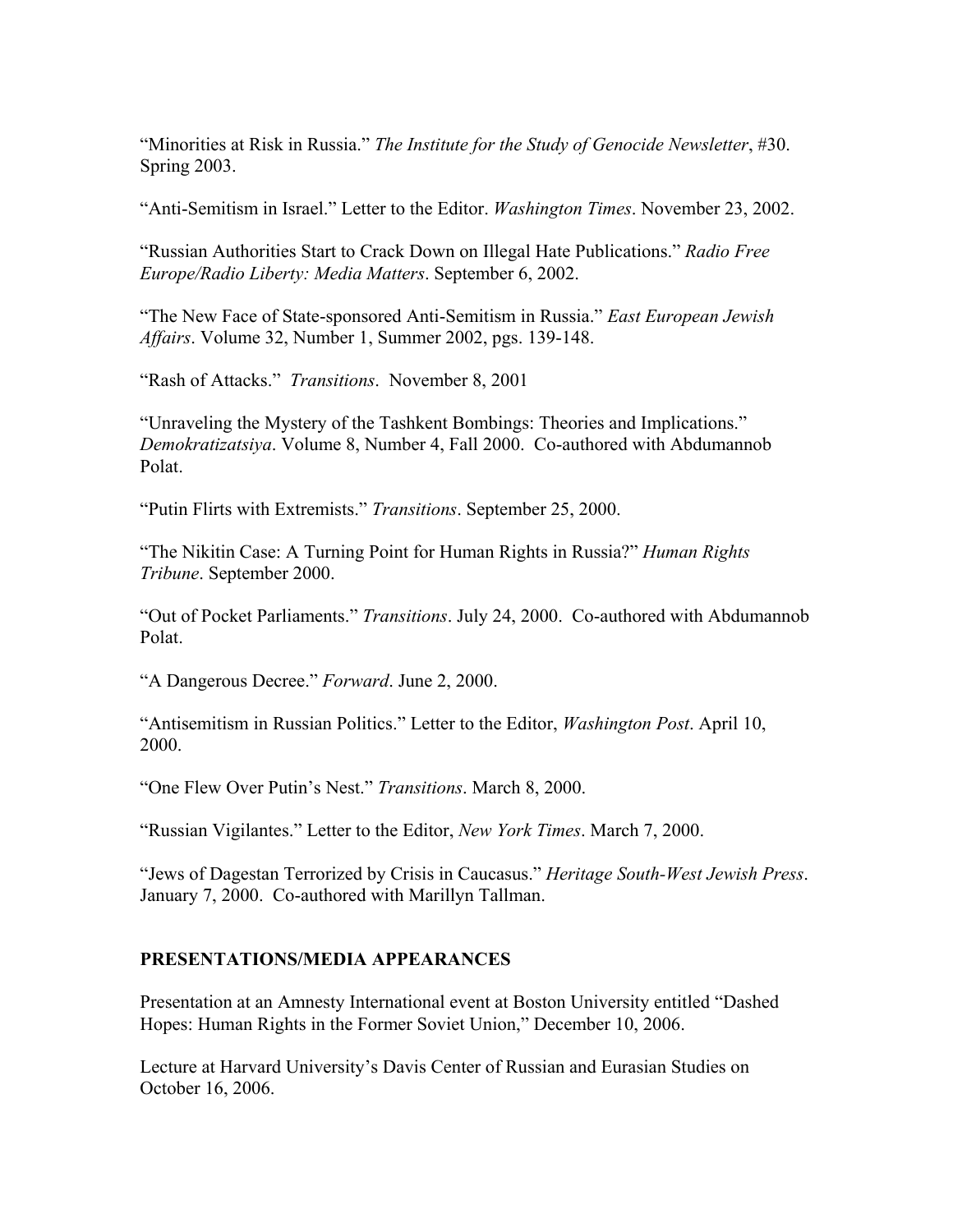Testimony before the Congressional Human Rights Caucus hearing entitled "Human Rights in Russia—Religious Freedom Under Attack," May 17, 2006. [http://lantos.house.gov/HoR/CA12/Human+Rights+Caucus/Briefing+Testimonies/06- 08-06+Testimony+of+Nickolai+Butkevich+Russia+Religious+Briefing.htm]

Lecture at an NSA (National Security Agency) training session on ethnic violence in Russia on August 9, 2005.

Appearance as a guest on ABC's television show "World View," March 3, 2005.

Three appearances on Voice of America's Russia service (April 20, 2004, February 8, 2005, March 28, 2005)

Testimony at a US Commission on International Religious Freedom Congressional hearing entitled "Russia: Religious Communities, Extremist Movements, and the State," February 7, 2005.

Testimony before the US Congressional Commission on Security and Cooperation in Europe, "Human Rights in Putin's Russia," May 20, 2004. [http://www.fsumonitor.com/stories/052504Russ2.shtml]

Presentation at Nizhny Novgorod, Russia conference on xenophobia and extremist groups, May 15, 2004.

Lectured on xenophobia in Russia at the Washington DC offices of Radio Free Europe/Radio Liberty on April 20, 2004.

Chaired a panel on Jewish identity in the Former Soviet Union at the Association for the Study of Nationalities Annual Convention, Columbia University on April 15, 2004.

Presentation at Moscow conference "Ways for Overcoming Xenophobia, Racial Discrimination and Antisemitism in the Multi-National Russian Federation," March 30, 2004.

I have lectured at Columbia University's Harriman Institute twice (April 15, 2002; October 10, 2002).

"Does State Anti-Semitism Still Exist in Russia?" Paper presented on November 15, 2001 to the annual convention of the American Association for the Advancement of Slavic Studies.

Interview on "Shalom-USA" radio. August 5, 2001.

"Fascism in Three Russian Provinces: How Regional and Central Authorities React to Hate Groups." Paper presented to the Association for the Study of Nationalities Annual